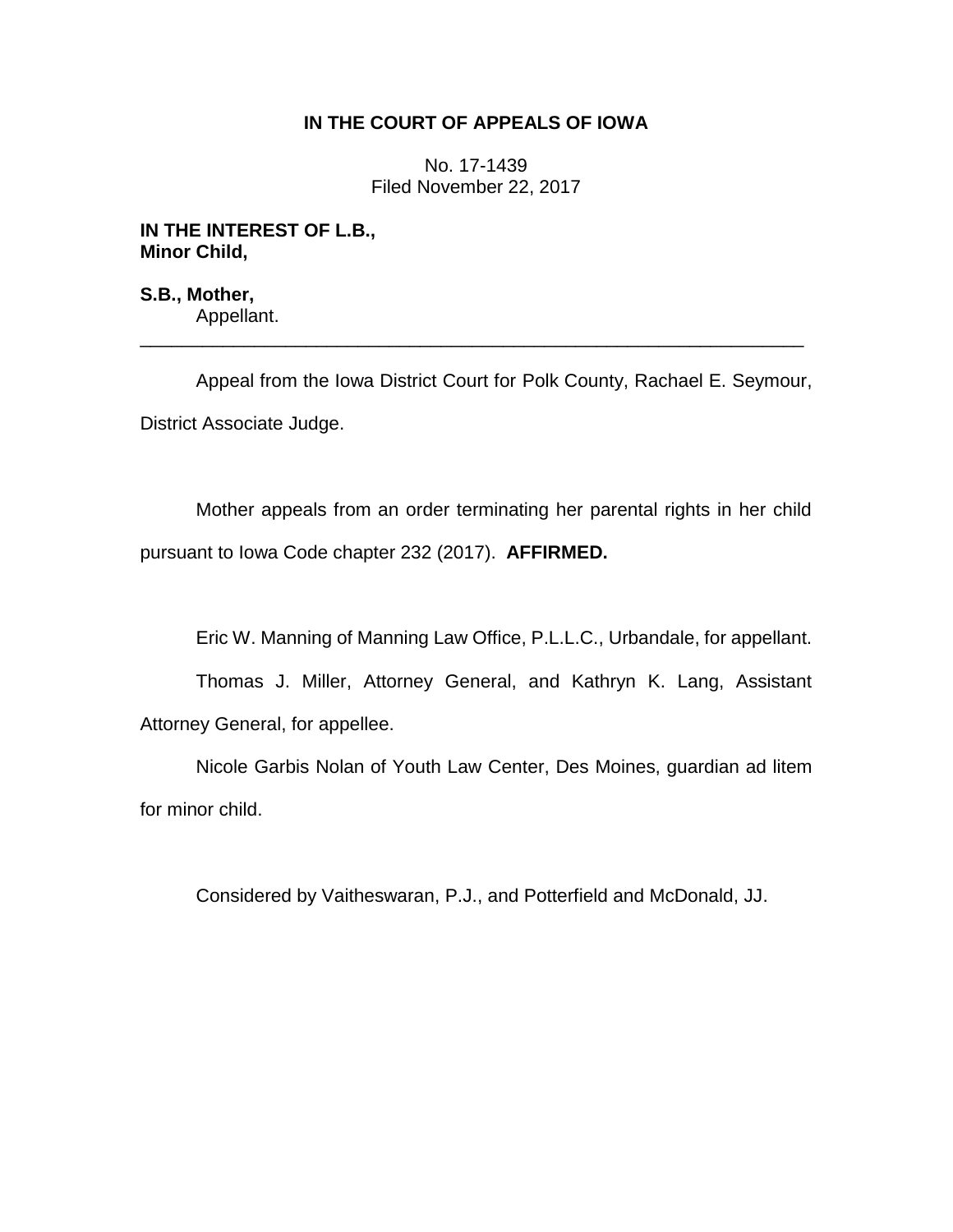## **MCDONALD, Judge.**

Shawna, the mother, appeals from an order terminating her parental rights in her child pursuant to Iowa Code section 232.116(1)(e) and (f) (2017). This is the second time this matter has been before the court. In a prior appeal, we affirmed the adjudication and disposition orders involving this same family. *See In re L.B.*, No. 16-1520, 2016 WL 6664987, at \*2 (Iowa Ct. App. Nov. 9, 2016).

The court reviews proceedings terminating parental rights de novo. *See In re A.M.*, 843 N.W.2d 100, 110 (Iowa 2014). To terminate a parent's rights, the State must first prove a statutory ground authorizing termination of a parent's rights. *See* Iowa Code § 232.116(1); *In re M.W.*, 876 N.W.2d 212, 219 (Iowa 2016). Next, the State must prove termination of a parent's rights is in the child's best interest. *M.W.*, 876 N.W.2d at 219–20. Finally, the court decides whether permissive considerations in section 232.116(3) should preclude termination of a parent's rights. *Id.* at 220.

By way of background, Shawna is the mother of L.B., a child born in 2004. The family came to the attention of the Iowa Department of Human Services (IDHS) in March 2016. There was a report Shawna and her husband, Jason, who is not L.B.'s father, had used methamphetamine in the home while the child was present. There was also a report L.B. had been sexually assaulted by an acquaintance of the couple. When asked about the allegations, L.B. confirmed them. L.B. described drug paraphernalia. The child reported a sexual assault. L.B. also reported a spanking by Jason with a belt, which left lasting bruises. The child was removed from the home and placed with an adult sibling.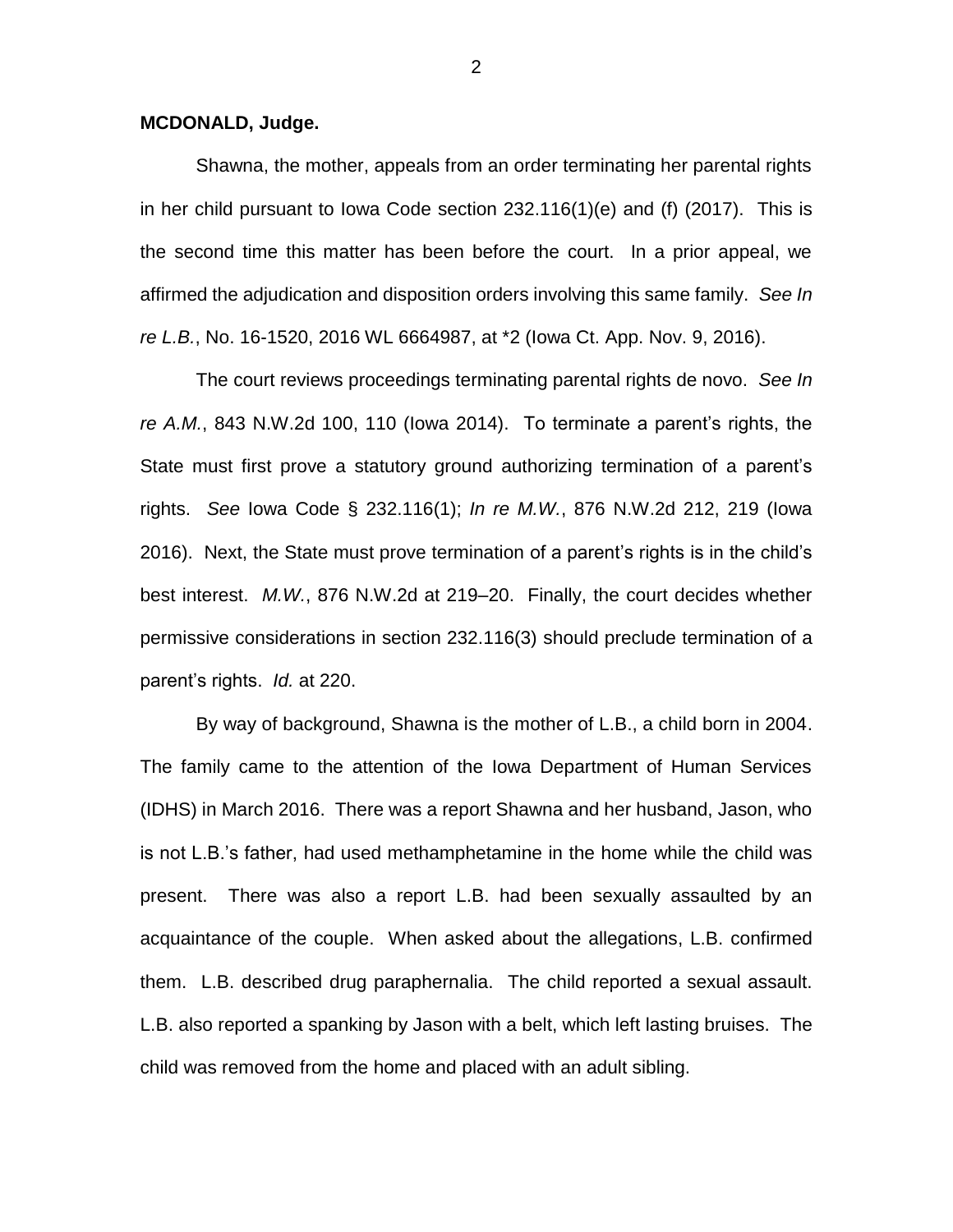A contested adjudication hearing took place in May and June 2016. Shawna and Jason were homeless and living with a registered sex offender. Neither Shawna nor Jason was employed. Before becoming homeless, they had operated a "street ministry." As part of their ministry, they brought homeless individuals into their home. This included the alleged perpetrator of the sexual assault on L.B. The district court noted indicators of methamphetamine abuse by Shawna and Jason, although they continued to deny use. Shawna had missed multiple visits with L.B. and struggled with being appropriate during visits. She often told L.B. information inappropriate for a child. The court found L.B. to be a child in need of assistance (CINA) and ordered Shawna provide drug screens and undergo a mental-health evaluation and substance-abuse evaluation.

By the time of the dispositional hearing and review hearing, Shawna had not progressed significantly. She had obtained a stable residence with her mother. However, she had missed nine drug screens, had not started therapy, and despite her assurances to the contrary, appeared to still be in a relationship with Jason. Shawna had not progressed in her relationship with L.B. Shawna was unpredictable and inappropriate around the child.

At the June 2017 termination hearing, the court heard extensive evidence about the relationship between Shawna and L.B. L.B.'s therapist testified about the child's repeated statements expressing a desire to live with the adult sibling and not with Shawna. The therapist also raised concerns about Shawna harming L.B.'s mental health with her unpredictability and inappropriate comments about things such as L.B.'s weight. Shawna, through her testimony, continued to minimize the issues that led to L.B.'s removal. While Shawna made progress from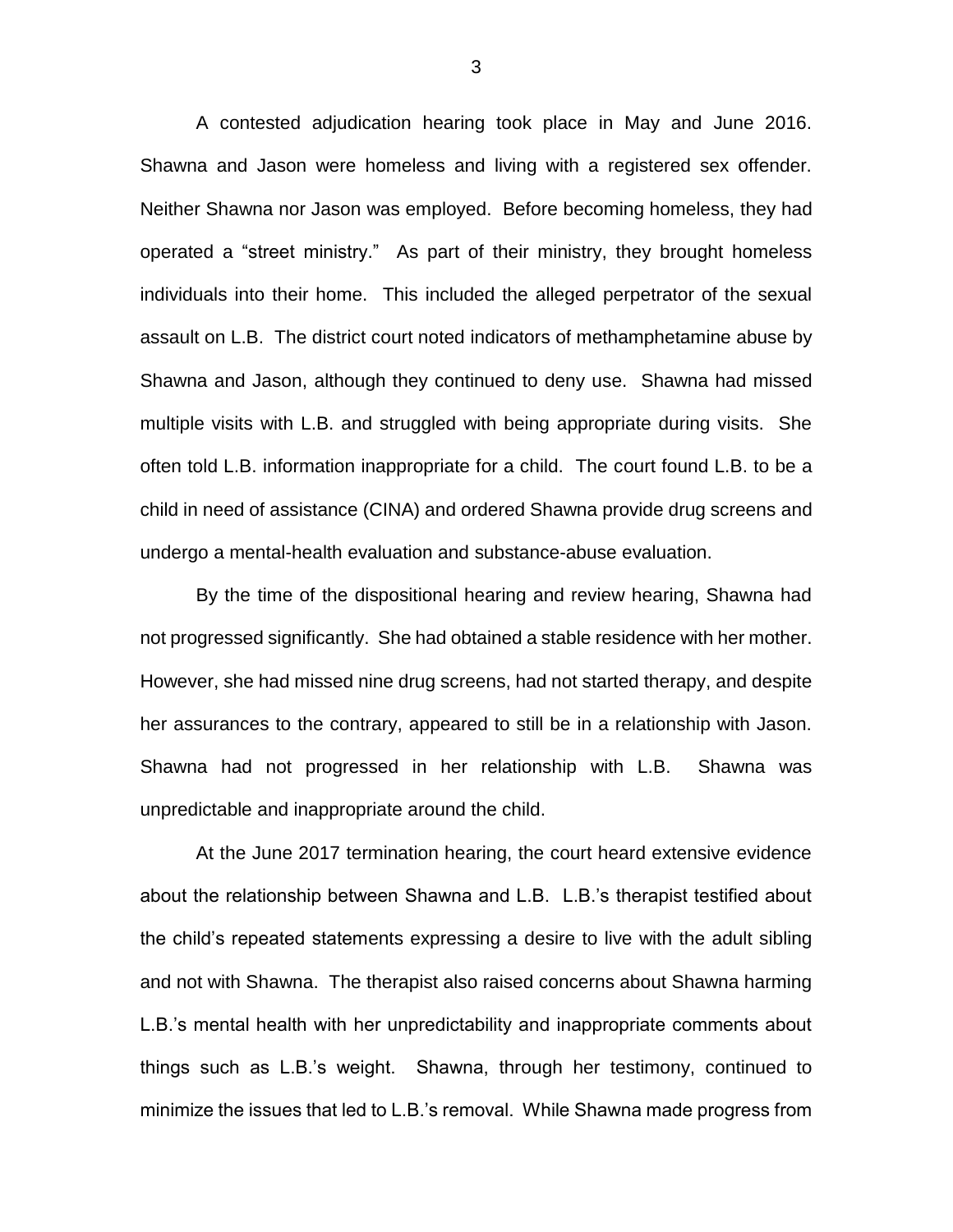April to June, she acknowledged that she "changed [her] attitude late." Other testimony highlighted missed visits, L.B.'s anxiety over visitation, missed drug screens, and Shawna's frequent excuses for failing to complete IDHS case plan objectives. The court ordered Shawna's parental rights in L.B. be terminated.

Shawna first challenges the sufficiency of the evidence supporting the grounds for termination of her parental rights. The State must prove each ground by clear and convincing evidence. *See* Iowa Code § 232.96(2); *In re L.G.*, 532 N.W.2d 478, 481 (Iowa Ct. App. 1995). When "the juvenile court terminates parental rights on more than one statutory ground, we may affirm the juvenile court's order on any ground we find supported by the record." *In re A.B.*, 815 N.W.2d 764, 774 (Iowa 2012).

We choose to address the sufficiency of the evidence presented in support of section 232.116(1)(f). At issue is whether the State proved by "clear and convincing evidence that the child cannot be returned to the custody of the child's parents as provided in section 232.102 at the present time." Iowa Code  $\S$  232.116(1)(f)(4). A child cannot be returned to the custody of the parent if the child would either remain a child in need of assistance or be exposed to harm amounting to a new child in need of assistance adjudication. *See In re M.M.*, 483 N.W.2d 812, 814 (Iowa 1992). "We have interpreted this to require clear and convincing evidence the child[] would be exposed to an appreciable risk of adjudicatory harm if returned to the parent's custody at the time of the termination hearing." *In re Z.R.*, No. 17-1004, 2017 WL 4050989, at \*2 (Iowa Ct. App. Sept. 13, 2017) (quoting *In re E.H.*, No. 17-0615, 2017 WL 2684420, at \*1 (Iowa Ct. App. June 21, 2017)).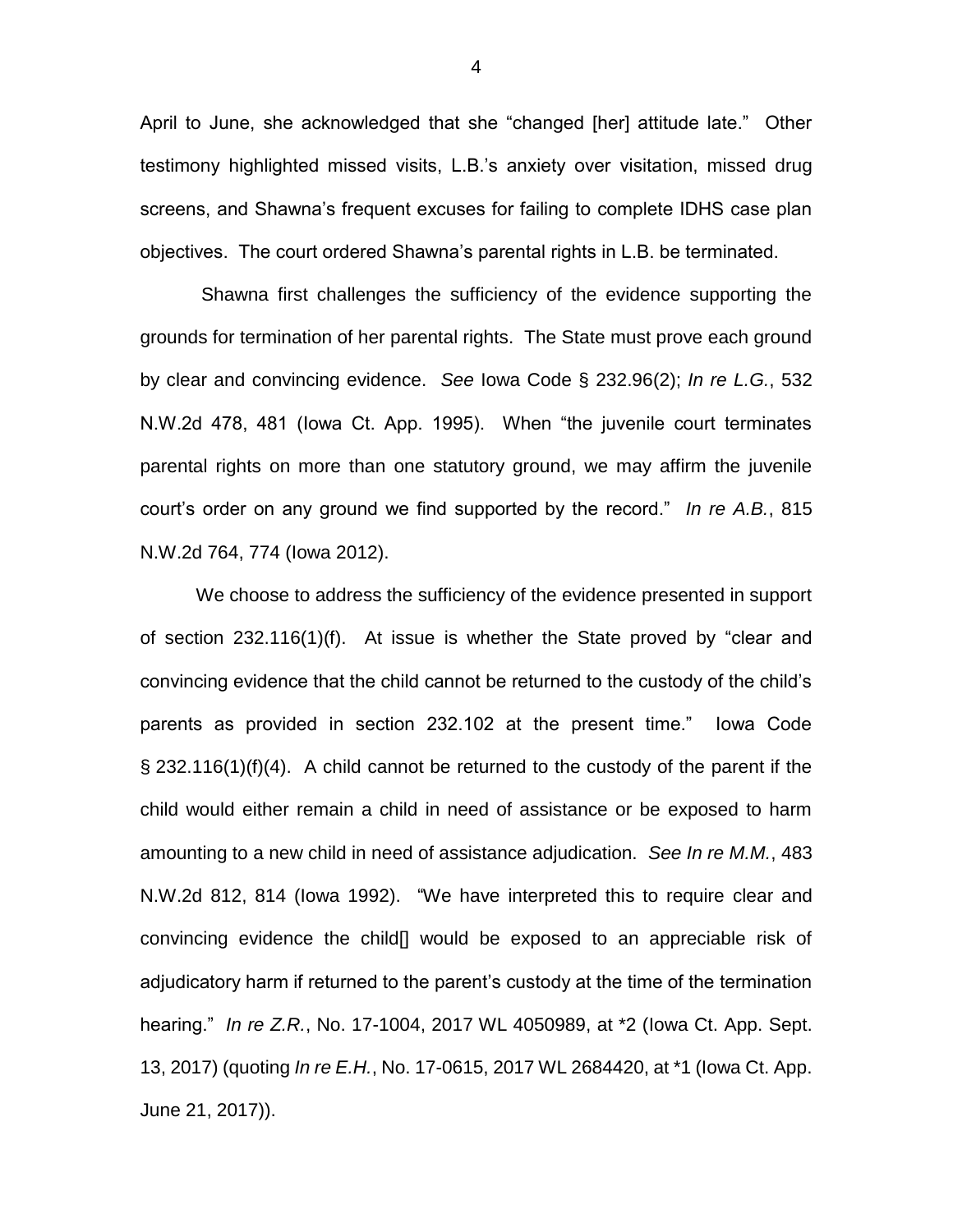On de novo review, we conclude there was clear and convincing evidence establishing this ground for termination of Shawna's parental rights. Shawna largely failed to engage with services from March 2016 until April 2017. *See In re T.S.*, 868 N.W.2d 425, 437 (Iowa Ct. App. 2015) (affirming termination when mother failed to make genuine effort to comply with the case plan). Her housing was often unstable or unsafe. *See In re M.C.*, No. 17-1184, 2017 WL 4315079, at \*2 (Iowa Ct. App. Sept. 27, 2017) (noting unstable housing is a factor in deciding whether a child could safely be returned home). She missed at least ten drug tests despite some clean results. *See In re K.W*., No. 14-1303, 2014 WL 4930676, at \*1 (Iowa Ct. App. Oct. 1, 2014) (affirming termination noting missed drug tests as a factor, even with some clean tests). The district court observed behavior consistent with methamphetamine use. Shawna was frequently dishonest about her relationship with Jason, who physically abused L.B. *See In re C.M.*, No. 10- 1627, 2011 WL 1376618, at \*4 (Iowa Ct. App. Apr. 13, 2011) (affirming termination when a mother was dishonest about continuing a relationship with a harmful spouse and noting "[t]he court is familiar with how often parents disclaim 'relationships' by just defining the word in a distorted manner and [the mother] participated in some of such word games. [She] was often told of the concerns of others about an ongoing relationship with [the father]; she had the opportunity to clearly understand the concerns."). She was at times inconsistent and inappropriate during visits, contributing to L.B.'s mental-health issues. *See In re K.A.*, 516 N.W.2d 35, 37 (Iowa Ct. App. 1994) (affirming termination when mother "ha[d] attended visitations inconsistently, made inappropriate comments during visitations, [and] brought unexpected individuals to visitations" among other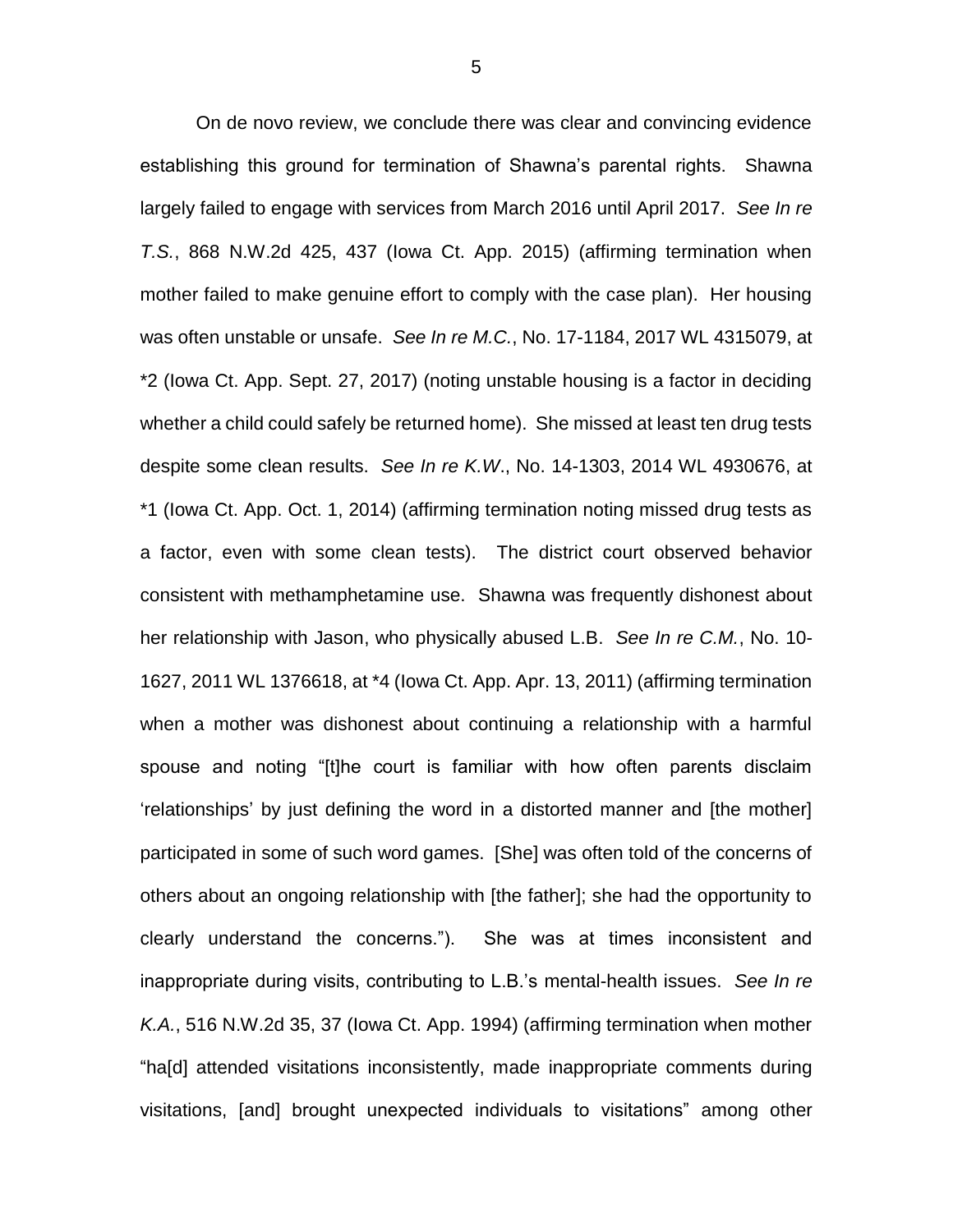things). Lastly, Shawna still externalizes blame for her conduct and does not understand why L.B. was removed from the home. *See In re C.F.*, No. 99-2017, 2000 WL 1724591, at \*5 (Iowa Ct. App. Nov. 20, 2000) ("The children's mother refuses to accept responsibility for the placement of her children with relatives outside her home. She instead externalizes blame to the children, the department, and the system. She is unwilling to accept that she may have made past mistakes in parenting and supervising her children and thus is unable to learn from those mistakes and parent appropriately now.").

Taken together these facts provide more than sufficient evidence to terminate Shawna's parental rights pursuant to section 232.116(1)(f). L.B. would face an appreciable risk of adjudicatory harm if returned to Shawna's home, including potential: physical abuse by Jason, exposure to drug use, inappropriate and harmful comments, inappropriate supervision, and inadequate housing, among other risks.

Shawna argues IDHS failed to make reasonable efforts towards reunification. As part of its ultimate proof the child could not be returned to the home, the State must establish it made reasonable efforts to return the child to the child's home. *See* Iowa Code § 232.102(9) (providing department of human services must make "every reasonable effort to return the child to the child's home as quickly as possible consistent with the best interests of the child"). IDHS must "facilitate reunification while protecting the child from the harm responsible for the removal." *See In re M.B.*, 553 N.W.2d 343, 345 (Iowa Ct. App. 1996).

Shawna's challenge to the efforts made toward reunification does not entitle her to any relief. First, Shawna has not preserved error on the issue. It is a parent's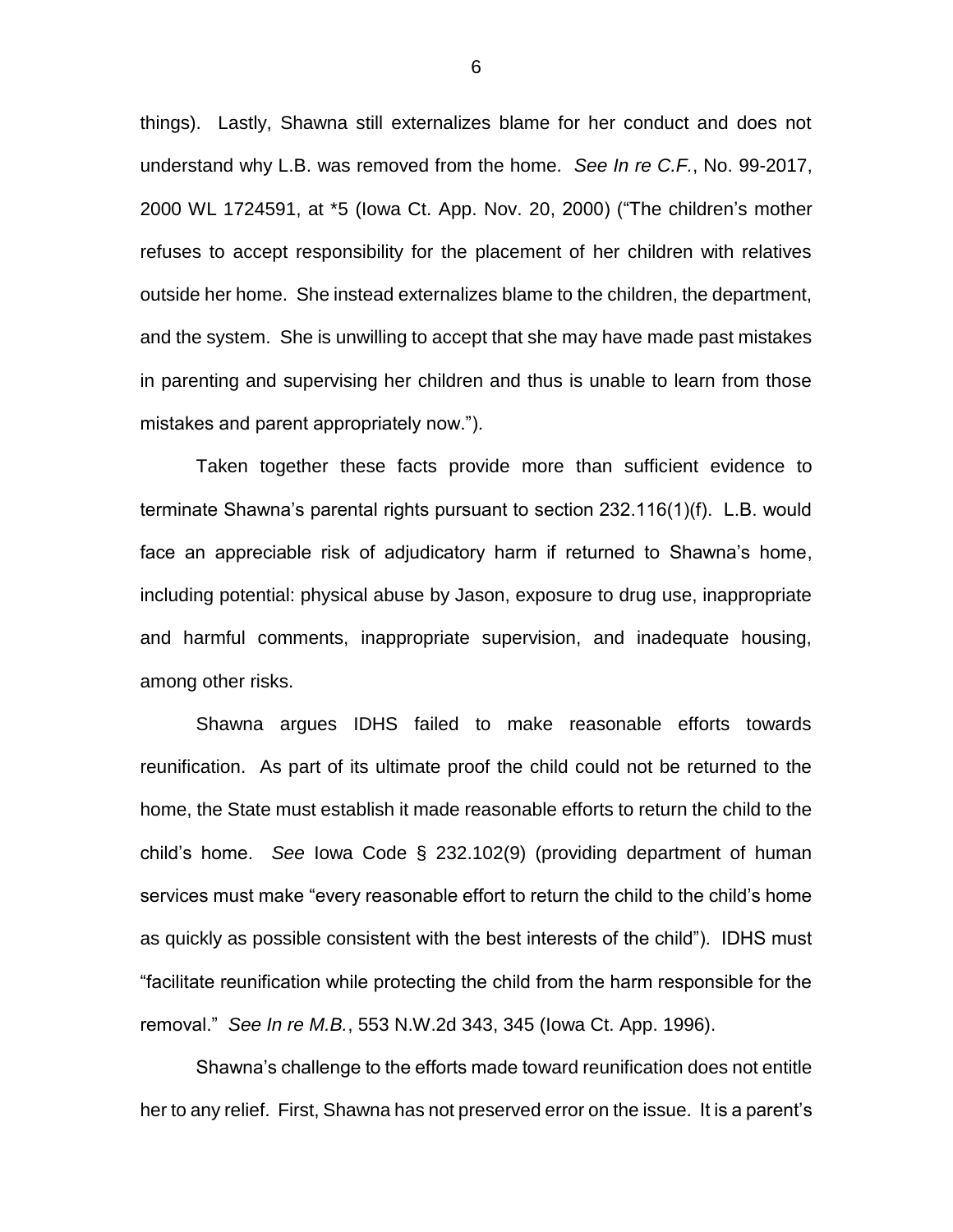responsibility to request additional or different services if they are dissatisfied. *See In re S.R.*, 600 N.W.2d 63, 65 (Iowa Ct. App. 1999). If a parent does not object during the pendency of the case, error is not preserved on appeal. *Id.*; *In re C.H.*, 652 N.W.2d 144, 148 (Iowa 2002). In this case, Shawna never requested any specific services from IDHS or the juvenile court. Second, even if error were preserved, we conclude IDHS made reasonable efforts. Shawna was provided with numerous services, including: drug screens; relative placement; individual therapy; IDHS case management; visitation; Family Safety, Risk, and Permanency services; transportation assistance; substance-abuse evaluation; medication management; Easter Seals services for L.B.; mental-health evaluation; and psychosocial evaluation; among others.

Shawna next contends her request to defer permanency for six months should have been granted. Iowa Code section 232.104(2)(b) provides the court may enter an order deferring permanency for six months upon a finding the need for the child's removal will no longer exist at the end of the additional six-month period. The court must "enumerate the specific factors, conditions, or expected behavioral changes which comprise the basis for the determination" the need for removal will no longer exist at the end the extension. Iowa Code § 232.104(2)(b).

We cannot conclude the need for removal will no longer exist at the end of the proposed extension. Shawna was offered a wide variety of services over a lengthy period of time. She failed to take advantage of those services until immediately prior to the termination hearing. Her last-minute push does not create any confidence in the sincerity of her efforts to address the concerns giving rise to removal and reunite with her child. *See In re A.D.*, No. 15-1508, 2016 WL 902953,